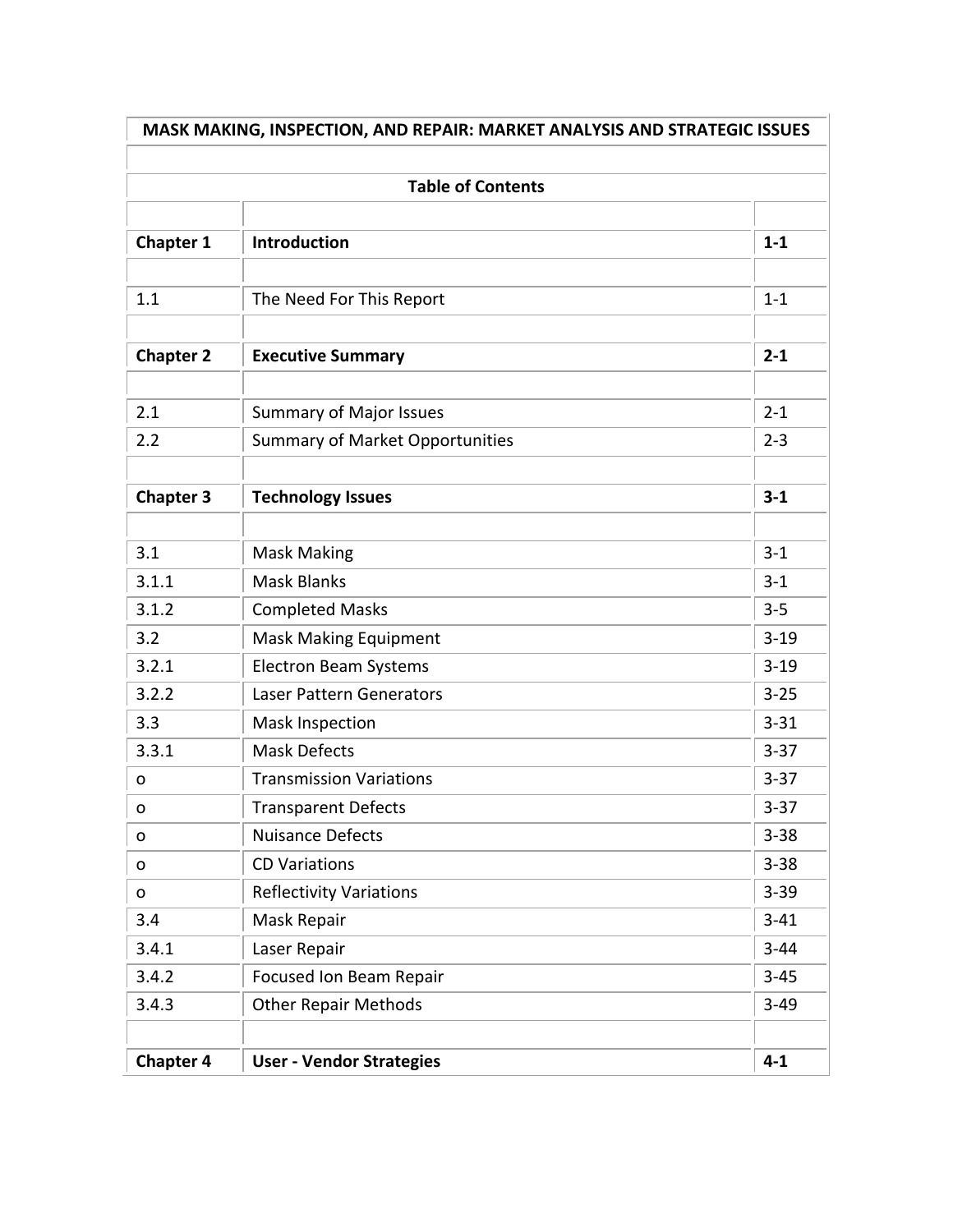| 4.1              | <b>Establishing User Needs</b>                                |          |
|------------------|---------------------------------------------------------------|----------|
| 4.1.1            | Mask Making - Merchant or Captive                             | $4 - 1$  |
| 4.1.2            | Submicron Mask Making Equipment - Laser vs E-Beam             | $4 - 4$  |
| 4.1.3            | <b>Mask Inspection Equipment</b>                              | $4 - 6$  |
| 4.1.4            | Mask Repair - Laser vs FIB                                    | $4 - 7$  |
| 4.1.5            | <b>Phase-Shift Masks</b>                                      | $4 - 10$ |
| 4.1.6            | <b>Optical Proximity Correction</b>                           | $4 - 21$ |
| 4.1.7            | <b>NGL Technology Challenges</b>                              | $4 - 24$ |
| 4.1.7.1          | X-Ray Masks                                                   | $4 - 31$ |
| 4.1.7.2          | <b>EPL Masks</b>                                              | $4 - 39$ |
| 4.1.7.3          | <b>EUVL Masks</b>                                             | $4 - 40$ |
| 4.2              | <b>Competitive Vendor Opportunities</b>                       | $4 - 41$ |
|                  |                                                               |          |
| <b>Chapter 5</b> | <b>Market Forecast</b>                                        | $5-1$    |
|                  |                                                               |          |
| 5.1              | <b>Driving Forces</b>                                         | $5 - 1$  |
| 5.1.1            | Introduction                                                  | $5-1$    |
| 5.1.2            | <b>Trends in IC Processing Technology</b>                     | $5-6$    |
| 5.1.3            | Mask and Reticle Requirements                                 | $5 - 10$ |
| 5.1.4            | <b>Fast Turnaround Devices</b>                                | $5 - 10$ |
| 5.1.5            | Impact of Direct Write E-Beam and X-Ray                       | $5 - 18$ |
| 5.2              | <b>Market Forecast Assumptions</b>                            | $5 - 19$ |
| 5.3              | Mask Making, Inspection, and Repair                           | $5 - 20$ |
| 5.3.1            | <b>Completed Mask Market</b>                                  | $5 - 20$ |
| 5.3.2            | Reticle/Mask Manufacturing Equipment                          | $5 - 33$ |
|                  |                                                               |          |
|                  | <b>List of Figures</b>                                        |          |
|                  |                                                               |          |
| 3.1              | <b>Light Transmittance of Glasses</b>                         | $3 - 2$  |
| 3.2              | <b>Photomask Fabrication Flow</b>                             | $3 - 8$  |
| 3.3              | <b>Optical Photomask Fabrication Flow</b>                     | $3-9$    |
| 3.4              | <b>SCAPLEL Photomask Fabrication Flow</b>                     | $3 - 10$ |
| 3.5              | MaskRigger Software in a Mask Fabrication Process<br>$3 - 22$ |          |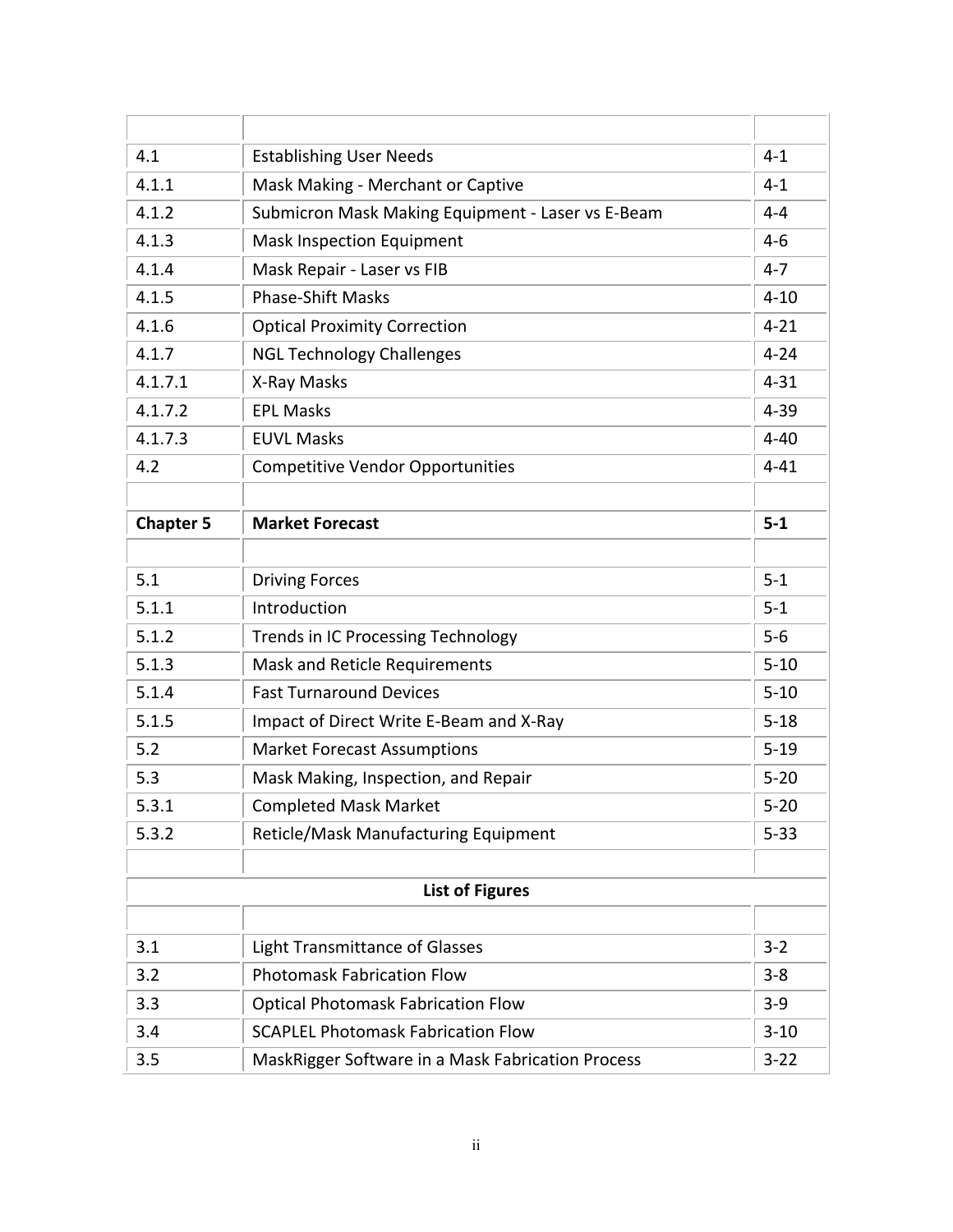| 3.6      | Schematic of a Laser Pattern Generator               | $3 - 26$ |  |  |  |
|----------|------------------------------------------------------|----------|--|--|--|
| 3.7      | Mulith Reference Distribution Aerial Image Formation | $3 - 30$ |  |  |  |
| 3.8      | Die-to-Die and Die-to-Database Inspection            | $3 - 32$ |  |  |  |
| 3.9      | <b>Defect Inspection Practices</b>                   | $3 - 33$ |  |  |  |
| 3.10     | Percentage of Yield Losses                           | $3 - 40$ |  |  |  |
| 3.11     | <b>Yield for Masks</b>                               | $3 - 42$ |  |  |  |
| 3.12     | <b>Yield for Binary Masks</b>                        | $3 - 43$ |  |  |  |
| 3.13     | Schematic of a Focused Ion Beam System               | $3 - 46$ |  |  |  |
| 3.14     | Illustration of Clear and Opaque Mask Repair         | $3 - 48$ |  |  |  |
| 4.1      | Write Time Versus Device Complexity                  | $4 - 5$  |  |  |  |
| 4.2      | Subwavelength Gap                                    | $4 - 12$ |  |  |  |
| 4.3      | Lithography Requiements                              | $4 - 14$ |  |  |  |
| 4.4      | <b>Phase-Shifting Masks</b>                          | $4 - 15$ |  |  |  |
| 4.5      | iN Phase Mask Design                                 | $4 - 18$ |  |  |  |
| 4.6      | <b>Illustration of OPC</b>                           | $4 - 22$ |  |  |  |
| 4.7      | <b>Main NGL Mask Formats</b>                         | $4 - 26$ |  |  |  |
| 4.8      | <b>Mask Costs Versus Feature Size</b>                | $4 - 36$ |  |  |  |
| 5.1      | <b>Increasing Mask Complexity</b>                    | $5 - 10$ |  |  |  |
| 5.2      | <b>Production Costs for Maskmaking</b>               | $5 - 11$ |  |  |  |
| 5.3      | <b>Capital Expenditures and Revenues</b>             | $5 - 12$ |  |  |  |
| 5.4      | <b>Photomask Functionality</b>                       | $5 - 13$ |  |  |  |
| 5.5      | Worldwide Merchant Mask Making Market Shares         | $5 - 25$ |  |  |  |
| 5.6      | North American Merchant Mask Making Market Shares    | $5 - 26$ |  |  |  |
| 5.7      | <b>European Merchant Mask Making Market Shares</b>   | $5 - 27$ |  |  |  |
| 5.8      | Pacific Rim Merchant Mask Making Market Shares       | $5 - 28$ |  |  |  |
| 5.9      | Japan Merchant Mask Making Market Shares             | $5 - 19$ |  |  |  |
| 5.10     | <b>Mask Inspection Market Shares</b>                 | $5 - 38$ |  |  |  |
| 5.11     | <b>Mask Metrology Market Shares</b>                  | $5 - 40$ |  |  |  |
| 5.12     | <b>Mask Repair Market Shares</b>                     | $5 - 42$ |  |  |  |
| $5 - 13$ | <b>Photomask Repair Methods</b>                      | $5 - 43$ |  |  |  |
|          |                                                      |          |  |  |  |
|          | <b>List of Tables</b>                                |          |  |  |  |
|          |                                                      |          |  |  |  |
| 4.1      | FIB and Laser Repair Comparison                      | $4 - 8$  |  |  |  |